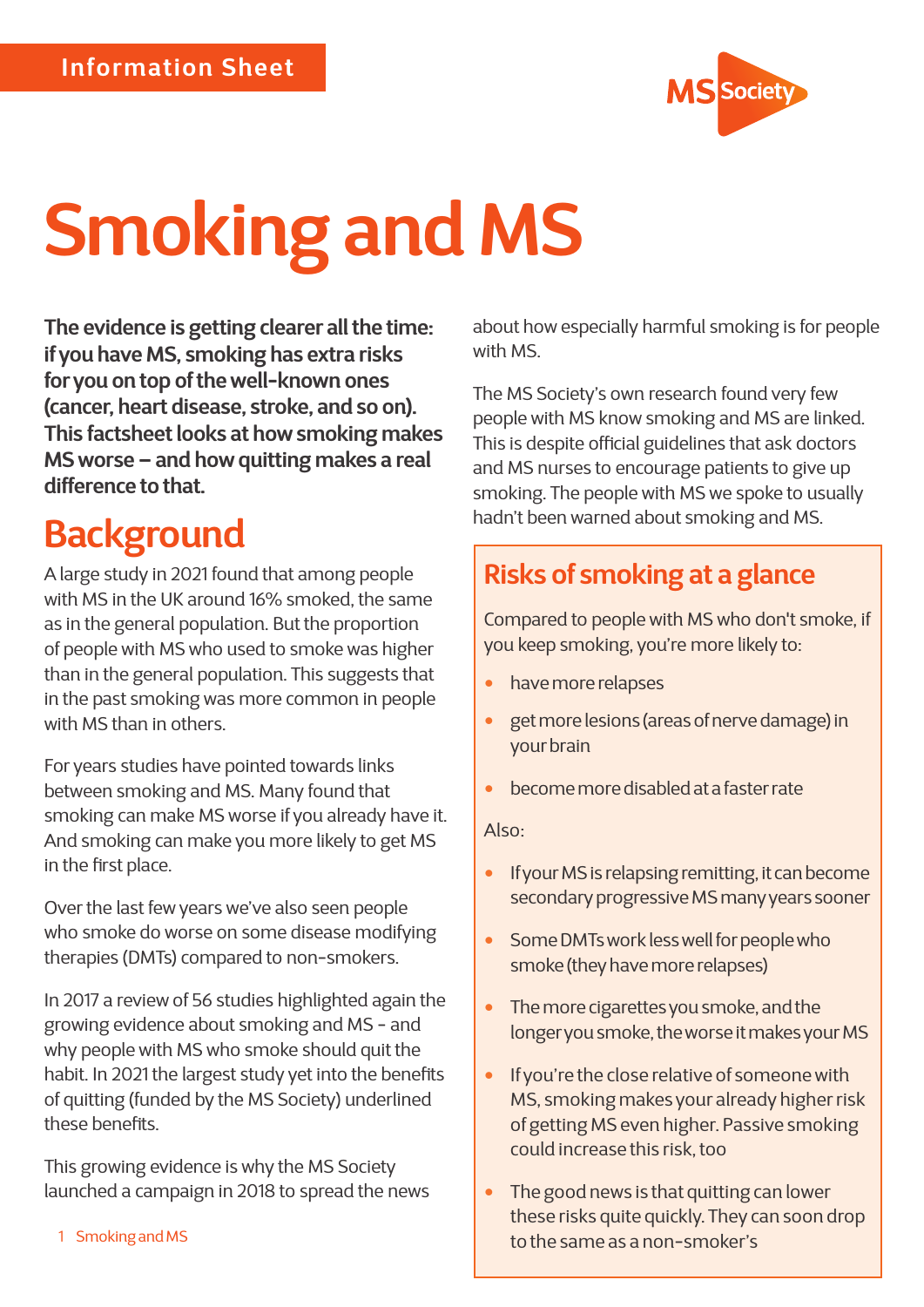# **The ways smoking makes MS worse**

You might notice some of the ways smoking makes MS worse, such as the effect on some symptoms. But you won't notice most of the harm that's happening to you.

#### **Lesions and other effects on the brain**

Compared to non-smokers, studies have found more lesions on the MRI scans of brains of people who smoke.

Smoking causes brains to shrink ('atrophy'). Our brains get a bit smaller as we get older, whether we have MS or not. But this happens faster when you have MS. When you smoke you have even more brain shrinkage.

Your brain shrinking is linked to having more disability, poorer memory and thinking, and being less able to recover from the damage MS does to your brain.

#### **Relapses**

Smoking is linked to having more relapses.

#### **Symptoms**

Among the symptoms that could be made worse by smoking are:

- memory and thinking ('cognition')
- eyesight (blurred or double vision and problems with colours)
- vertigo (feeling that the room is spinning) and poor balance
- weakness in your muscles and lack of control over them
- fatigue
- odd sensations in your skin (like pins and needles)
- poorer hands and arm movement within minutes of smoking a cigarette

#### **Disability**

Studies have found that people with all types of MS who smoke are more likely to have worse levels of disability. They become more disabled more quickly. This is compared to people who've never smoked and ex-smokers.

#### **Relapsing remitting MS turning into secondary progressive MS**

Studies have found that people with relapsing remitting MS who smoke are more likely to see this turn into secondary progressive MS sooner. DMTs only work if your MS still has relapses, so MS is much harder to treat when relapsing MS becomes progressive MS.

#### **DMTs work less well**

DMTs don't protect you from the harm that smoking causes. Taking a DMT should mean fewer relapses. But people who smoke and who take two types of DMT have more relapses than nonsmokers who take the same drugs.

People who smoke are more likely to produce neutralising antibodies to these two drugs. This stops them working like they should.

The DMTs this has been seen with so far are natalizumab (Tysabri) and the beta interferons (Avonex, Rebif, Plegridy, Betaferon and Extavia).

# **Exactly how does smoking make your MS risk higher?**

We don't know for sure. There are many theories but no hard evidence to support them.

One thing we do know: nicotine isn't to blame. People who use nicotine without smoking it (such as snuff users) have no higher risk of getting MS or of their MS getting worse.

<sup>2</sup> Smoking and MS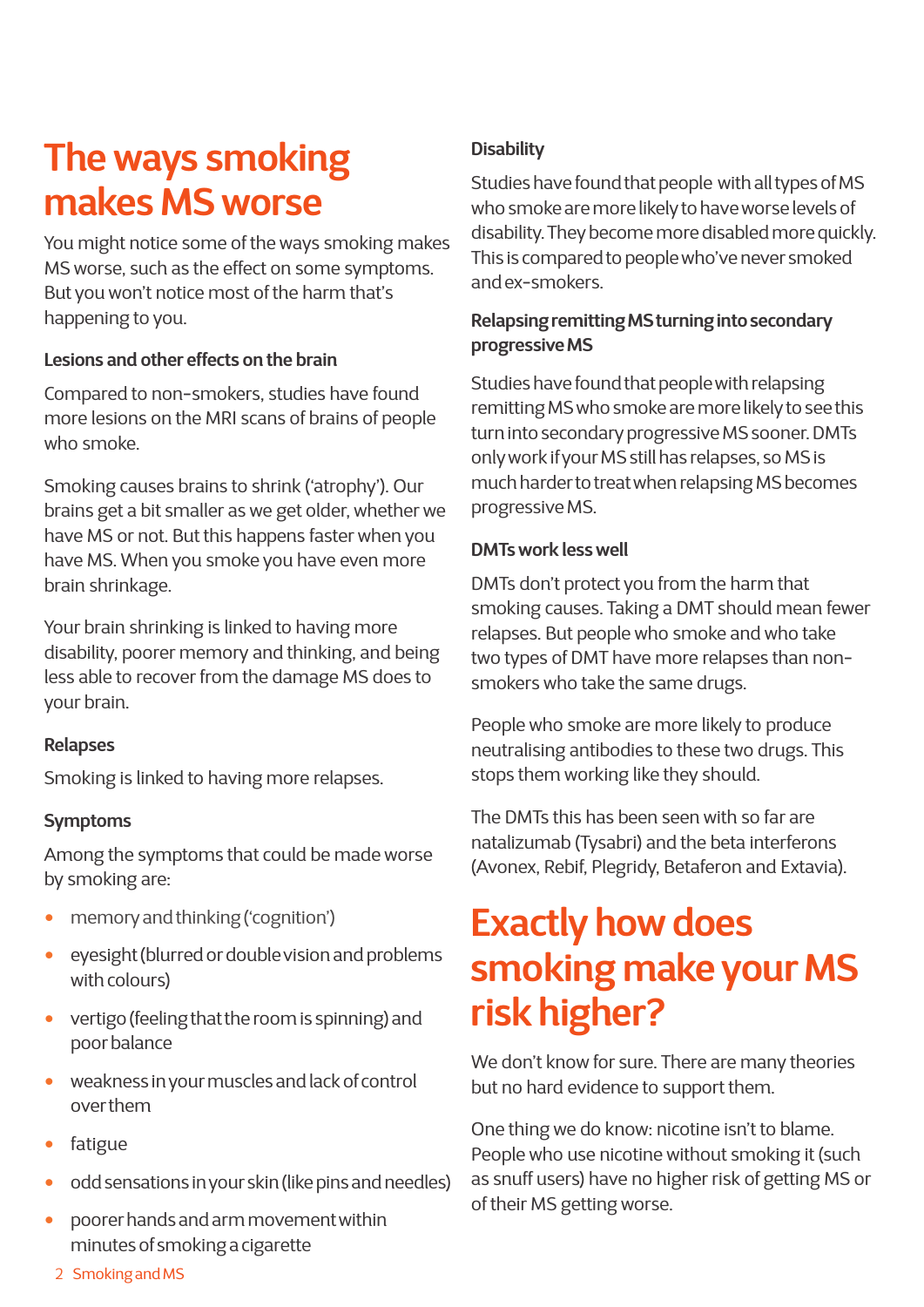# **Benefits of quitting**

Relatively soon after you quit your brain can go a long way to healing the damage smoking was causing.

Stop smoking and the rate at which you get more lesions can go down to the rate of a non-smoker. How much your brain shrinks also returns to that of someone with MS who's never smoked.

If you quit, you also see a drop in how much disability you develop. A large 2021 study found that after stopping, there was a slow down in how quickly people's walking got worse. It slowed down to the same rate seen in people who had never smoked. This was seen in how other parts of ther body moved, too.

In another study, when people stopped smoking, the risk of their disability getting worse dropped 4% for each year they stayed 'smoke-free'. That would mean over 12 years they'd halve their risk of their disability worsening.

People who stop smoking can also slow down how soon their relapsing MS becomes secondary progressive MS.

In one study people who quit within a year of being diagnosed with relapsing MS took eight years longer on average for their MS to become secondary progressive. This was compared to people who smoke.

The large study from 2021 also found that people with MS who smoked had higher levels of anxiety. But these levels went down after they gave up smoking.

# **Help with quitting**

if you manage to stay smoke-fee for 28 days, you're five times more likely to quit for good.

#### **Nicotine replacement (gum, patches and inhalers)**

Studies have shown that nicotine taken in ways other than smoking doesn't pose any MS risk. So using nicotine replacement products to help you quit won't make your MS worse.

#### **Vaping**

For your general health, vaping can be a safer alternative to smoking, especially if it helps you quit smoking completely.

We don't know yet if vaping has its own dangers. Some studies have shown that it could irritate the lungs or damage cells in your body. Both of these might have a negative effect on MS.

#### **Money**

If you smoke a packet of cigarettes a day, quitting means you'd save around £250 each month. That's £3,000 each year.

Find more support to help you quit at **[nhs.uk/](http://nhs.uk/oneyou/stoptober/home ) [oneyou/stoptober/home](http://nhs.uk/oneyou/stoptober/home )** 

# **Smoking can cause MS**

There's strong evidence that people who smoke are more likely to get MS. In fact, they're up to 50% more likely than non-smokers to get MS. Imagine if two non-smokers get MS but three people who smoke get it. This is what '50% more likely' looks like.

This higher risk is also there if you have a clinically isolated syndrome (CIS). That's a first attack of MSlike symptoms (if you have a second attack, you'll be diagnosed with MS).

Evidence from some studies (but not all) shows that people who have a CIS and who smoke are more likely to later get a definite diagnosis of MS.

Smoking is one of several things that researchers believe might trigger MS. Others include your genes, having low levels of vitamin D, getting less sunshine, being very overweight and having had Epstein-Barr Virus (which causes glandular fever). MS could also be caused by a mix of any of these things acting together.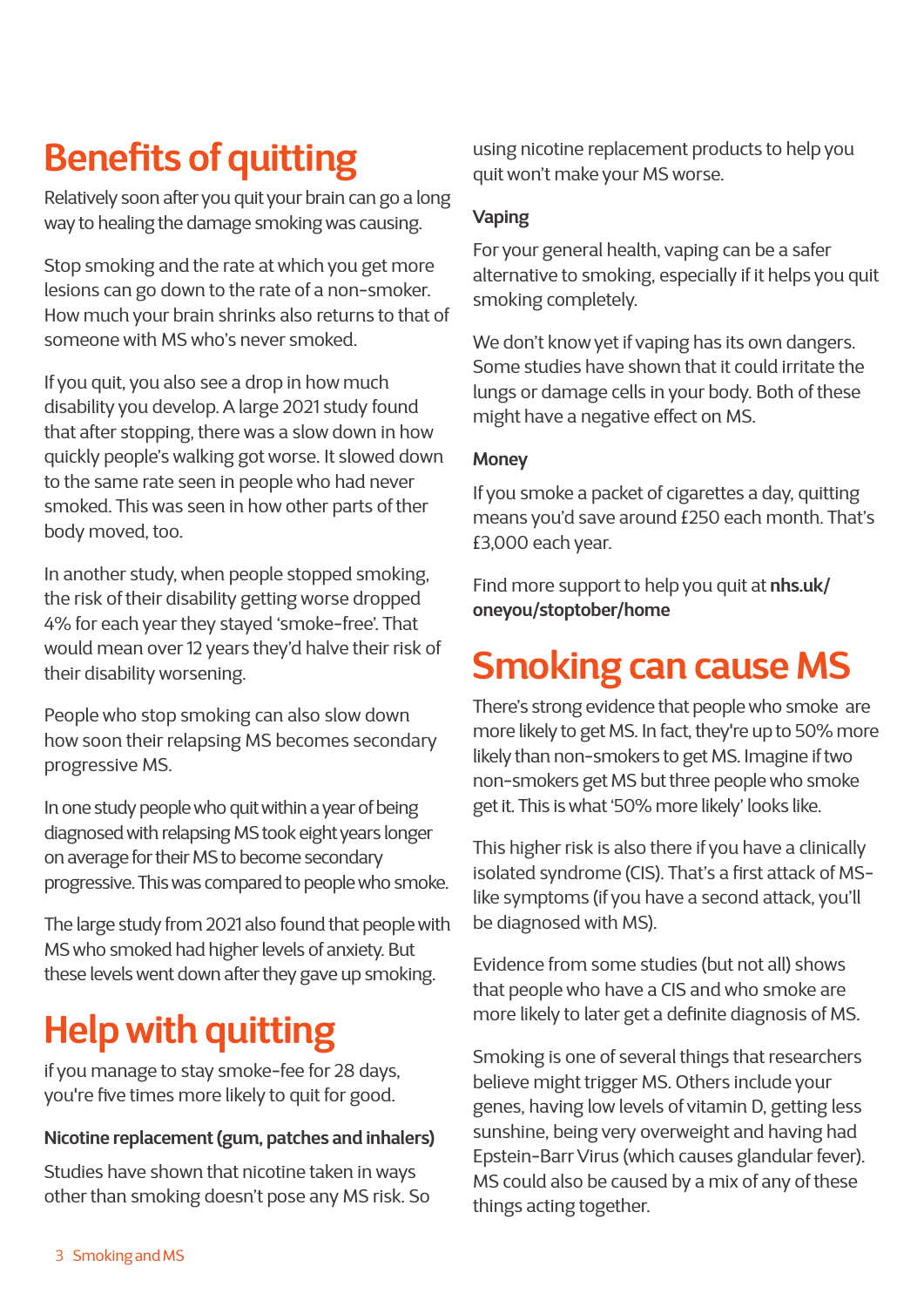So if you smoke (or used to smoke) and now have MS, it's not possible to say what role – if any – smoking played in that. One thing we do know for certain: giving up smoking is better for your MS.

Are you a close relative of someone with MS? If you're their parent, child or brother or sister, you already have a risk of getting MS that's a bit higher than the general population. Not smoking is something you can do to keep this risk from getting any higher.

# **Passive smoking**

In several studies people were more likely to get MS if they'd been exposed to other people's cigarette smoke.

The evidence for this isn't as strong as the evidence for smoking itself causing MS. More studies are needed into this risk from this second hand smoke.

If you're closely related to someone with MS, then you might want to avoid passive smoking. That way you'll help keep your (already slightly higher) risk of MS as low as you can.

By 'close relative' we mean you're their brother, sister, child or parent.

# **Smoking cannabis**

The MS Society has been campaigning since 2017 for people with MS to have cannabis for medical use on the NHS.

But because of the risk from smoking, we warn people about smoking cannabis, especially if you mix it with tobacco.

There are ways of taking cannabis that don't involve smoking. Some people take it by mouth by putting drops of cannabis oil under their tongue, by swallowing capsules or by using a mouth spray.

Some people heat the oil and breathe in the vapour. We don't know yet if this vapour has the same kind of risk as smoking it.

# **More information**

If you're interested in more detail about the evidence on smoking and MS (including references), you can read our evidence summary at **[mssociety.org.uk/smoking-and-ms](http://mssociety.org.uk/smoking-and-ms)**